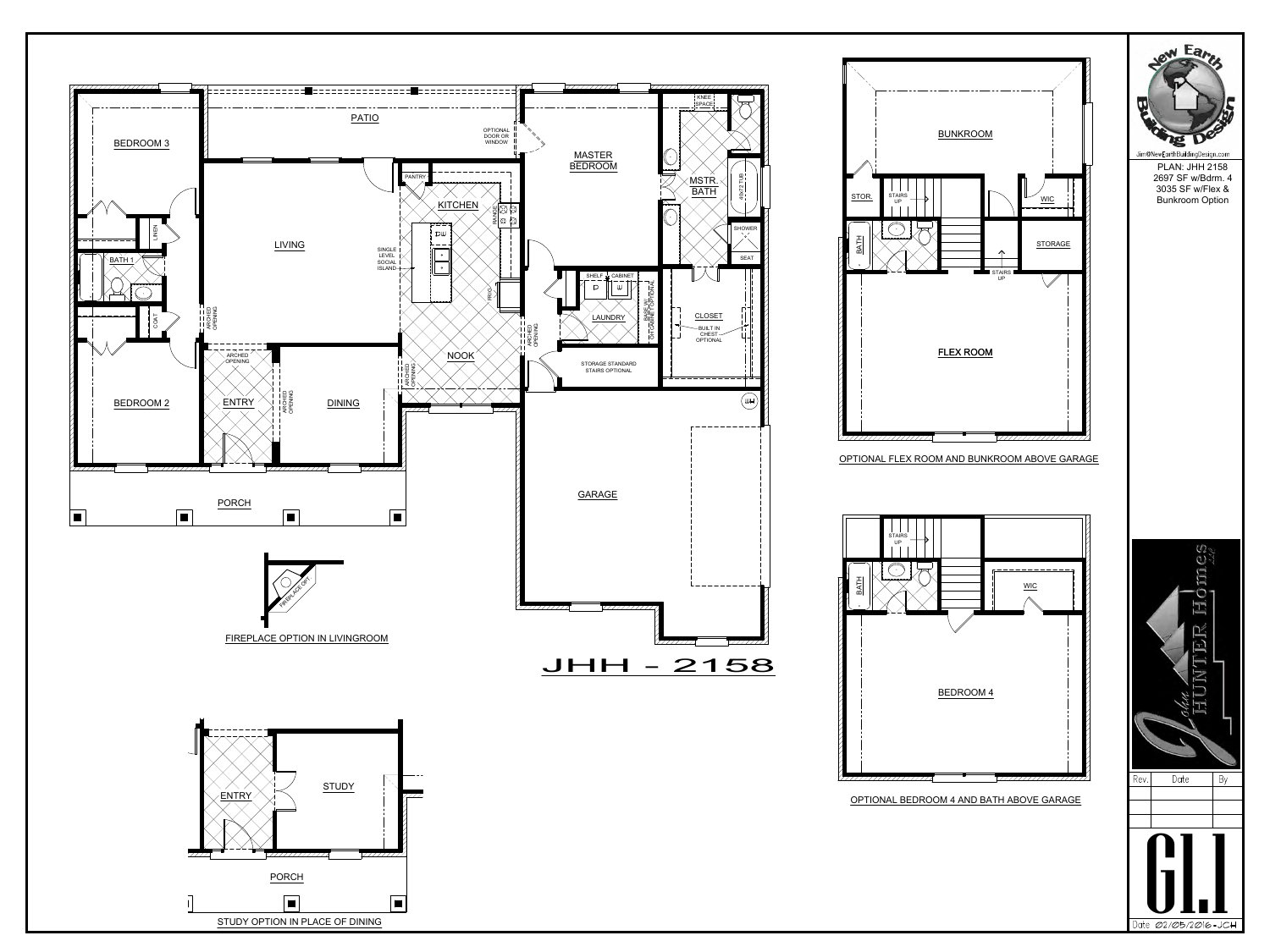





- time of construction. The general contractor is responsible for verifying all requirements with the authority having jurisdiction (AHJ).
- designed and sealed by a professional engineer or architect licensed to practice in the state of Texas. Framing of construction. The general contractor is responsible to<br>requirements with the authority having jurisdiction (AHJ).<br>2. These plans do not include a foundation design. All foundation<br>designed and sealed by a profes
- to beginning construction.
- of interior wall plates.
- 
- Frame plans do not include a foundation design. All foundations are to be designed and sealed by a professional engineer or architect licensed to practice in the state of Texas.<br>
3. All notes and dimensions are to be veri board (GWB) on interior with exterior sheathing and siding per exterior elevations. All framing and fasteners shall comply with the IRC Section R602. 7. Farming dimensions are to be verified by the general contractor photomore to beginning construction.<br>
4. Framing dimensions are from outside edge of exterior wall plates to edge of interior wall plates.<br>
5. Exterior wa Frammy unnerisions are nont outside edge or exterior wall plates to edge<br>of interior wall openings are dimensioned to centers.<br>8. Exterior walls shall be constructed using 2x studs with 1/2" gypsum wall<br>board (GWB) on inte 9. Exterior wall openings are dimensioned to centers.<br>
9. Exterior walls shall be constructed using  $2x$  studs with  $1/2$ " gypsum wall<br>
board (GWB) on interior with exterior sheathing and siding per exterior<br>
elevations.
- board (GWB) both sides, unless noted otherwise.
- 
- STUDY OPTION IN PLACE OF DINING



**CLOSET**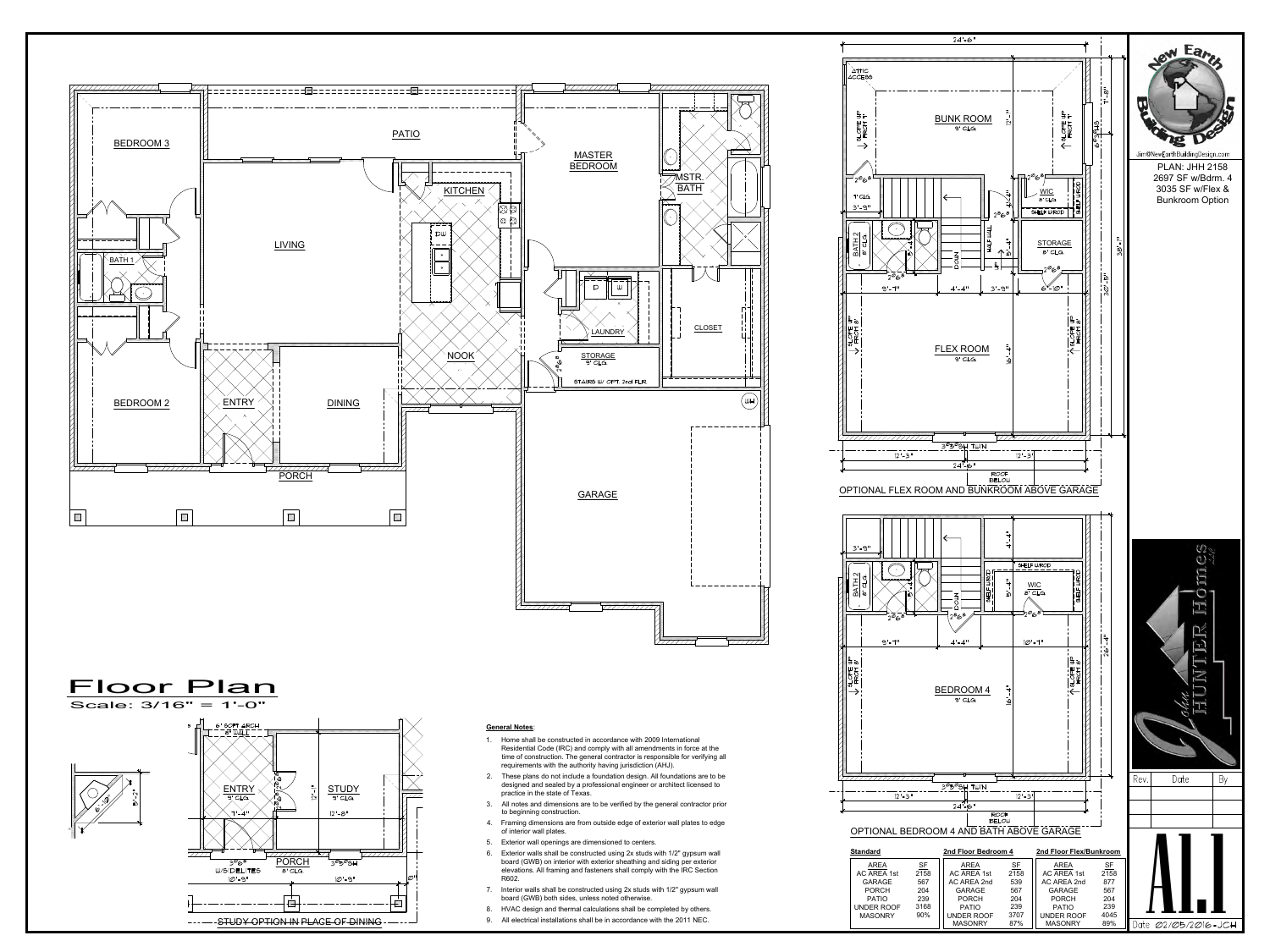